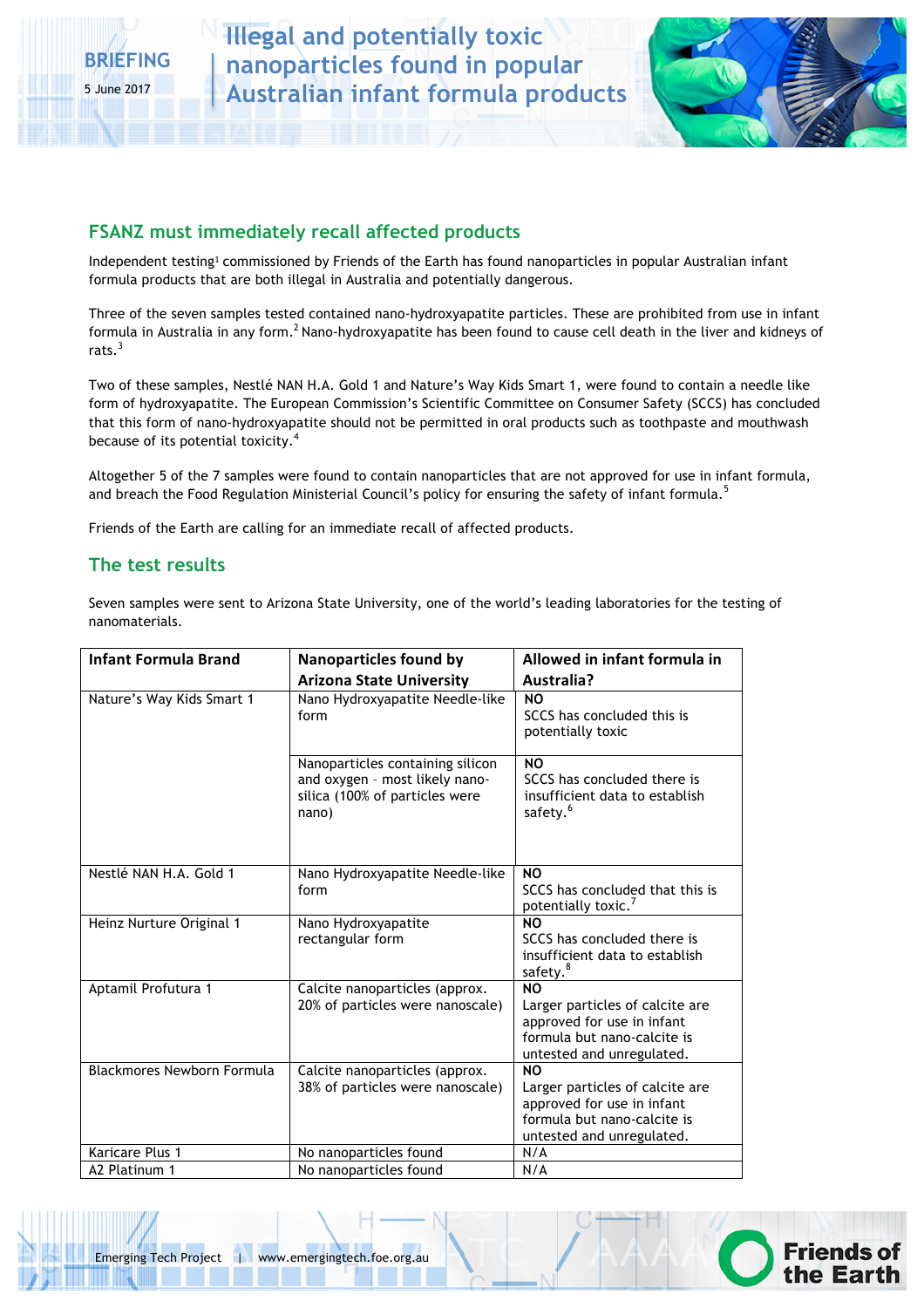# **BRIEFING** 5 June 2017

**Illegal and potentially toxic nanoparticles found in popular Australian infant formula products**





*Fig. 1: Nano hydroxyapatite found in Nestlé NAN H.A. Gold 1 infant formula*

### **Nanoparticles generally pose new risks because:**

- They can be more chemically reactive and more bioactive than larger particles of the same chemicals;
- Due to their very small size, nanoparticles have been demonstrated to be more likely than larger particles to enter cells, tissues and organs;
- Greater bioavailability and greater bioactivity may introduce new toxicity risks.

### **Nano-hydroxyapatite – Serious health concerns**

No form of hydroxyapatite is permitted in infant formula in Australia. Virtually all food grade nanohydroxyapatite is synthetically produced. Although nano-hydroxyapatite is present in bones, it does not occur naturally in milk. These test results confirm that the needle-like form of nano-hydroxyapatite was intentionally added to the infant formula. The European Commissions's Scientific Committee on Consumer Safety (SCCS) has concluded that the needle-like form of nano-hydroxyapatite is potentially toxic and should not be permitted in oral products such as toothpaste and mouthwash.<sup>9</sup> At the time the SCCS made that recommendation it wasn't aware that nano-hydroxyapatite was being used in infant formula.

The SCCS stated that "based on the available information, systemic effects or systemic uptake of orally administered nano-hydroxyapatite cannot be excluded."<sup>10</sup> The committee concluded that "if systemically available nano-hydroxyapatite will be distributed to the liver, kidneys and lungs."<sup>11</sup> This is disturbing, given that nano-hydroxyapatite has been found to cause cell death in the liver and kidneys of rats.<sup>12</sup>

The SCCS raised concerns at how little data was available on nano-hydroxyapatite. Many potential risks could not be assessed due to insufficient data including the risks of endocrine disruption, developmental toxicity, reproductive toxicity and carcinogenicity.<sup>13</sup> In light of this the SCCS concluded that no conclusion of safety could be made.<sup>14</sup> We emphasise this because FSANZ has a history of asserting the safety of nanomaterials based on an absence of evidence of harm - rather than evidence of safety.<sup>15</sup>

A 2014 study estimated that the amount of nanohydroxyapatite entering the environment in 2013 from its use in toothpaste alone to be between 18 and 19 metric tonnes.<sup>16</sup> This suggests the widespread use of nano-hydroxyapatite in consumer products - despite the lack of evidence of safety.

The SCCS did not directly consider the impacts on infants and children of consuming nano-hydroxyapatite in infant formula. However, given that they have recommended against their use in toothpaste because of the ingestion risk, they should clearly not be in use in infant formula.

Babies are at greater risk of suffering health effects from exposure to toxic nanoparticles because of their more vulnerable physiology. Babies' immune, central nervous, reproductive and digestive systems are still developing and exposure to toxicants can lead to irreversible damage. Nanoparticles are known to be more reactive, more likely to move through cells and tissue and to have greater bioavailability.

In light of these serious health concerns, and the fact that infant formula may be the only food an infant receives, Friends of the Earth is calling for FSANZ to immediately recall these brands.

**Friends of**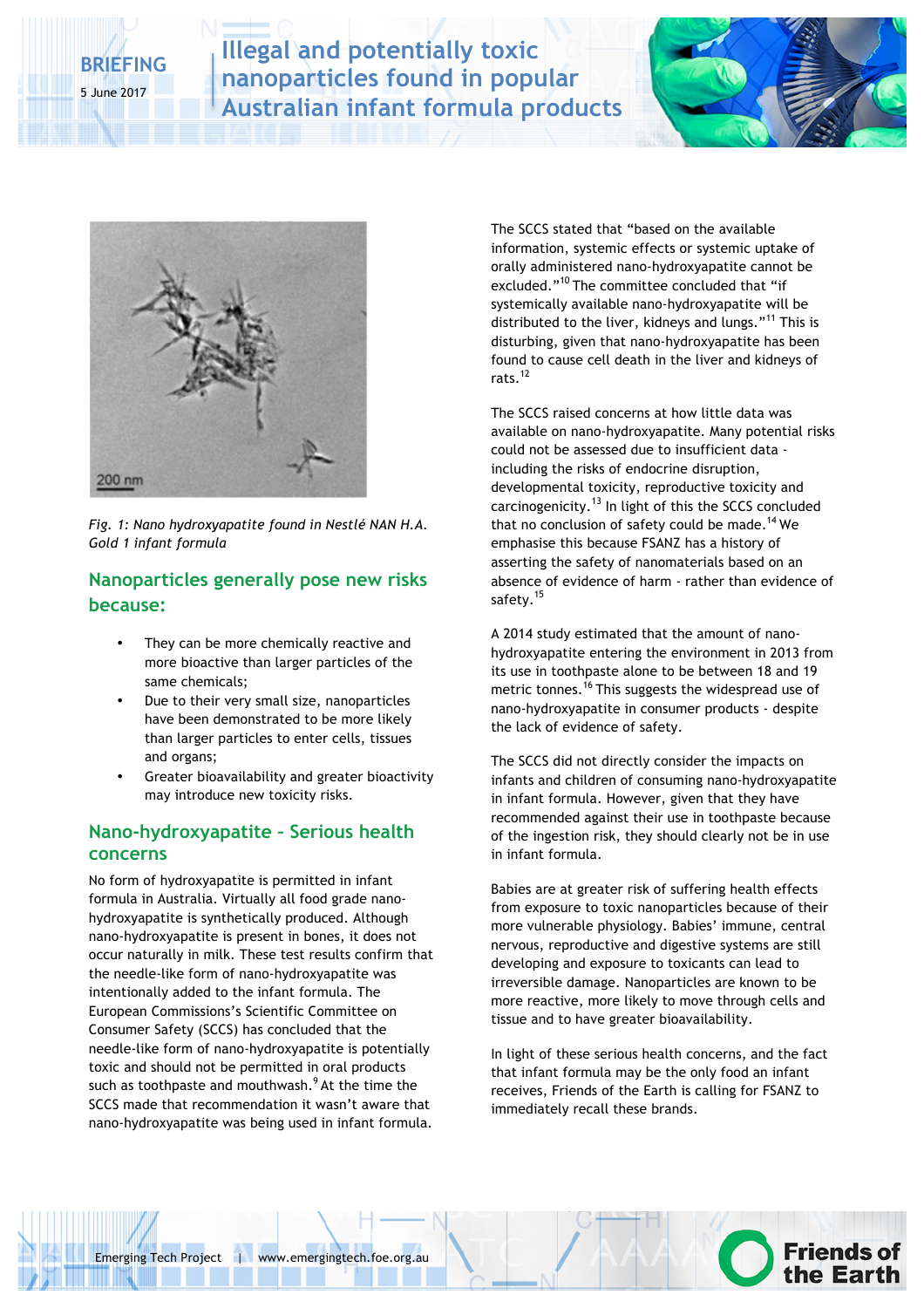# **BRIEFING**

5 June 2017

# **Illegal and potentially toxic nanoparticles found in popular Australian infant formula products**



**Friends of** 

### **Nano-silica**

Several studies have shown that nano-silica can cause liver toxicity. Recently, the European Commission's Scientific Committee on Consumer Safety (SCCS) reviewed data relating to the use of nano silica in cosmetics and found there was insufficient data to deem nano silica safe.  $17$  Nano-silica is also currently being reviewed by the EU to determine if there are health concerns associated with its use in food.

### **Nano-calcite**

Calcite at a nanoscale has never been subject to a safety assessment or regulatory approval. It is infants and children consuming these untested materials. FSANZ needs to do significantly more to ensure companies using these nanoparticles can establish the safety of these particles, otherwise they should not be sold.

## **Regulatory failure**

When testing commissioned by Friends of the Earth US last year revealed the presence of nano-hydroxyapatite, nano titanium and nano silica in infant formula, FoE Australia raised concerns that these products could be imported into Australia.<sup>18</sup> In response, our food regulator Food Standards Australia New Zealand (FSANZ) stated that these substances are not permitted additives in infant formula and accused FoE of "causing unnecessary concern amongst caregivers."<sup>19</sup> Friends of the Earth are not aware of the agency taking any action to ensure these ingredients are not being used in infant formula in Australia.

FSANZ often claims that nanomaterials occur naturally and incidentally in food, suggesting there is little or no intentional use of nanomaterials in food. However, both these test results and food testing results from  $2015^{20}$  clearly show that these are not naturally occurring particles and that FSANZ is deliberately misleading the public.

FSANZ also claims that there is no evidence that the use of nanomaterials in food is widespread. <sup>21</sup> This claim is nonsense. In 2015 Friends of the Earth tested 14 processed food samples. Every one contained high levels of added – not naturally occurring - nanoparticles.<sup>22</sup> Tests in France produced similar results<sup>23</sup> - all six products tested contained engineered nanoparticles. This testing of infant formula as well as similar testing in the United States in 2016 all directly contradict FSANZ's claim.

While nanomaterials are assessed for safety and labelled in Europe, FSANZ has ignored the presence of nanomaterials in food, and requires neither safety testing nor labelling. Many of those foods, particularly lollies, are widely consumed by children.

## **Ignoring Ministerial guidance**

FSANZ has failed to adhere to the Food Regulation Ministerial Council's policy for ensuring the safety of infant formula. The policy recognises that children are particularly vulnerable:

*"because they have immature immune systems and organs…For some infants, infant formula products may be the sole or principal source of nutrition. For these reasons, there is a greater level of risk to be managed compared to other populations."*<sup>24</sup>

As a result of this higher level of exposure and risk, the policy sets out pre-market safety assessment requirements that clearly capture the use of nanoparticles in baby formula:

*Pre-market assessment…should be required for any substance proposed to be used in infant formula and follow-on formula that: i. does not have a history of safe use at the proposed level in these products in Australia and New Zealand; or ii. has a history of safe use in these products in Australia and New Zealand,*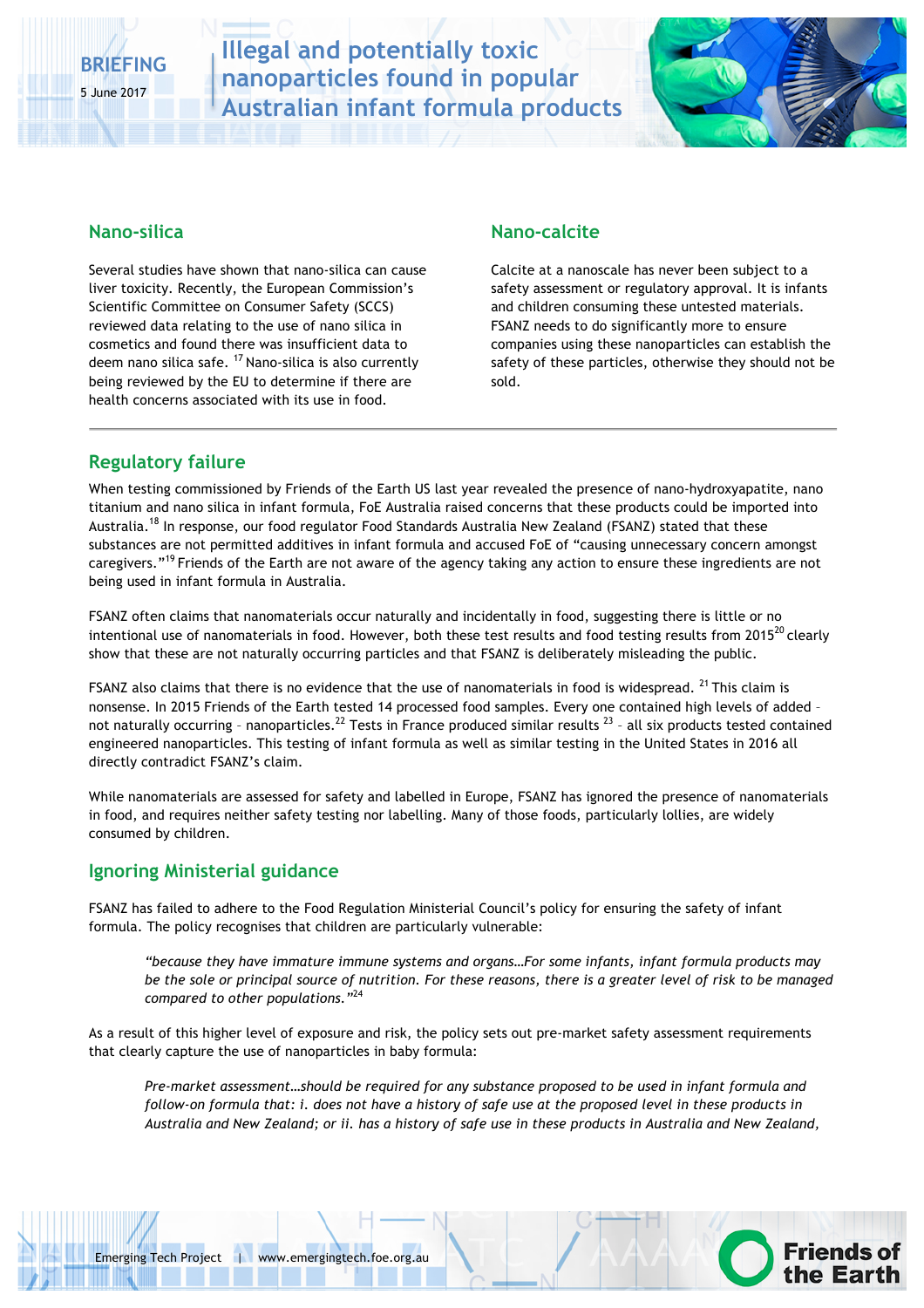

**Friends of** 

*but which, having regard to source, has a different form/structure, or is produced using a substantially different technique or technology.<sup>25</sup>*

Further, the Food Code prohibits the use of nutritive and novel substances in food unless they are expressly permitted. No nano forms of calcium, titanium dioxide or silica have been authorised for use in Australia.<sup>26</sup>

FSANZ must have regard to this policy in setting its standards for infant formula. It cannot simply declare these foods safe. The agency has no scientific basis for doing so. Although the United States Food and Drug Administration has failed to date to regulate the use of nanoparticles in food, they have acknowledged that they "are not aware of any food ingredient...on the nanometer scale for which there are generally available data sufficient to determine that the ingredient is Generally Recognized As Safe".<sup>27</sup>

Nor can the agency fall back on the myth that the safety of particles at a conventional scale means that the particles are also safe at a nanoscale. The scientific consensus is just the opposite: As the Australian Pesticide and Veterinary Medicines Authority has noted, there is a:

*"general consensus that as a result of an increased surface area, altered surface chemistry, and increased potential for dissolution, there is a potential for nanoparticles to exhibit a toxicity profile that deviates from that of conventional materials of the same composition."*<sup>28</sup>

Friends of the Earth are concerned about not just the presence of nano hydroxyapatite in infant formula but about the behaviour of our food regulator FSANZ. The agency is increasingly compromised by its close relations with big food multinationals and increasingly unwilling to put safety first and act in the public interest.

FSANZ consistently asserts the safety of nanomaterials that have not been subject to safety assessment. Even when a report they commissioned concluded that the safety of nanomaterials in food could not be determined based on the available evidence, FSANZ's summary of the report claimed that "none of the nanotechnologies are of health concern." This is not what the Report concluded.<sup>29</sup>

We are concerned that FSANZ will make the same assertion in response to the presence of nano-hydroxyapatite in infant formula.

There is no scientific basis for claiming that nano-hydroxyapatite in infant formula is safe. In fact, the most comprehensive review of its safety ever undertaken reaches the opposite conclusion.<sup>30</sup>

### **Actions needed**

- 1. FSANZ to initiate an immediate recall of all Nature's Way Kids Smart, Nestlé NAN H.A. Gold and Heinz Nurture Original infant formula;
- 2. FSANZ to recall Blackmore's and Aptamil's infant formula unless and until those companies can provide evidence that nano-calcite is safe for infants and children;
- 3. FSANZ to immediately commission testing of all infant formula not tested by Friends of the Earth in order to ascertain what other brands contain hydroxyapatite or other unapproved and potentially harmful nanoparticles;
- 4. The Therapeutic Goods Association to immediately move to prohibit the use of hydroxyapatite in toothpaste, mouthwash and other oral cosmetics.



 $1$  The testing was conducted by the Arizona State University which is internationally known for its work in detection and measurement of nanoparticles

<sup>2</sup> Food Code, Schedule 29, Special Purpose Foods, S29-7: *Permitted forms of vitamins, minerals and electrolytes in infant formula products, food for infants and food for special medical purposes*. http://www.foodstandards.gov.au/code/Documents/Sched%2029%20Special%20purpose%20foods%20v157.pdf